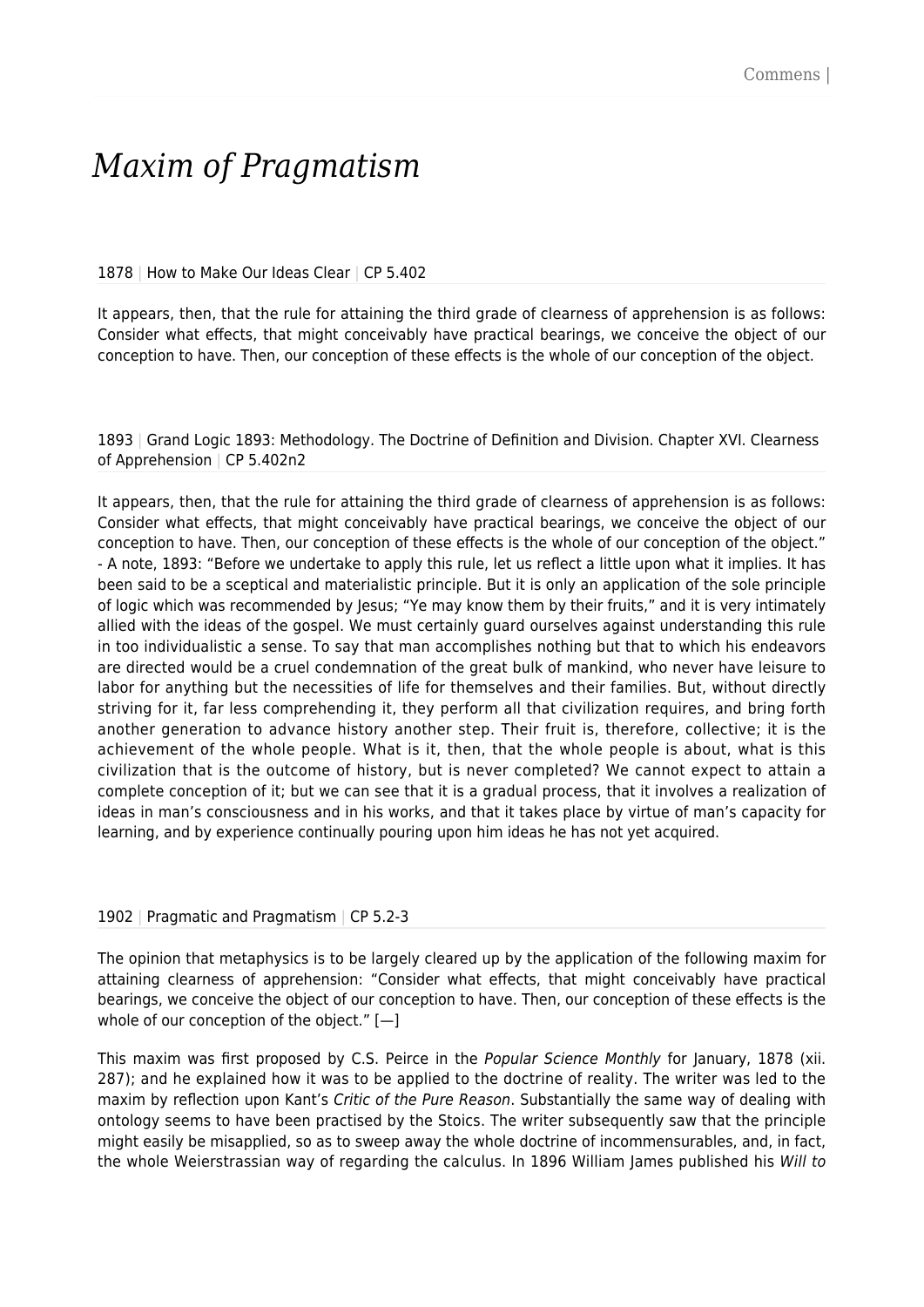Believe, and later his Philosophical Conceptions and Practical Results, which pushed this method to such extremes as must tend to give us pause. The doctrine appears to assume that the end of man is action – a stoical axiom which, to the present writer at the age of sixty, does not recommend itself so forcibly as it did at thirty. If it be admitted, on the contrary, that action wants an end, and that that end must be something of a general description, then the spirit of the maxim itself, which is that we must look to the upshot of our concepts in order rightly to apprehend them, would direct us towards something different from practical facts, namely, to general ideas, as the true interpreters of our thought. Nevertheless, the maxim has approved itself to the writer, after many years of trial, as of great utility in leading to a relatively high grade of clearness of thought. He would venture to suggest that it should always be put into practice with conscientious thoroughness, but that, when that has been done, and not before, a still higher grade of clearness of thought can be attained by remembering that the only ultimate good which the practical facts to which it directs attention can subserve is to further the development of concrete reasonableness; so that the meaning of the concept does not lie in any individual reactions at all, but in the manner in which those reactions contribute to that development. Indeed, in the article of 1878, above referred to, the writer practised better than he preached; for he applied the stoical most unstoically, in such a sense as to insist upon the reality of the objects of general ideas in their generality.

### 1903 | Harvard Lectures on Pragmatism: Lecture I | CP 5.18

On their side, one of the faults that I think they might find with me is that I make pragmatism to be a mere maxim of logic instead of a sublime principle of speculative philosophy. In order to be admitted to better philosophical standing I have endeavored to put pragmatism as I understand it into the same form of a philosophical theorem. I have not succeeded any better than this:

Pragmatism is the principle that every theoretical judgment expressible in a sentence in the indicative mood is a confused form of thought whose only meaning, if it has any, lies in its tendency to enforce a corresponding practical maxim expressible as a conditional sentence having its apodosis in the imperative mood.

But the Maxim of Pragmatism, as I originally stated it, Revue philosophique VII, is as follows:

Considérer quels sont les effets pratiques que nous pensons pouvoir être produits par l'objet de notre conception. La conception de tous ces effets est la conception complète de l'objet. [p. 48.]

Pour développer le sens d'une pensée, il faut donc simplement déterminer quelles habitudes elle produit, car le sens d'une chose consiste simplement dans les habitudes qu'elle implique. Le caractère d'une habitude dépend de la façon dont elle peut nous faire agir non pas seulement dans telle circonstance probable, mais dans toute circonstance possible, si improbable qu'elle puisse être. Ce qu'est une habitude dépend de ces deux points: quand et comment elle fait agir. Pour le premier point: quand? tout stimulant à l'action dérive d'une perception; pour le second point: comment? le but de toute action est d'amener au résultat sensible. Nous atteignons ainsi le tangible et le pratique comme base de toute différence de pensée, si subtile qu'elle puisse être. [p. 47.]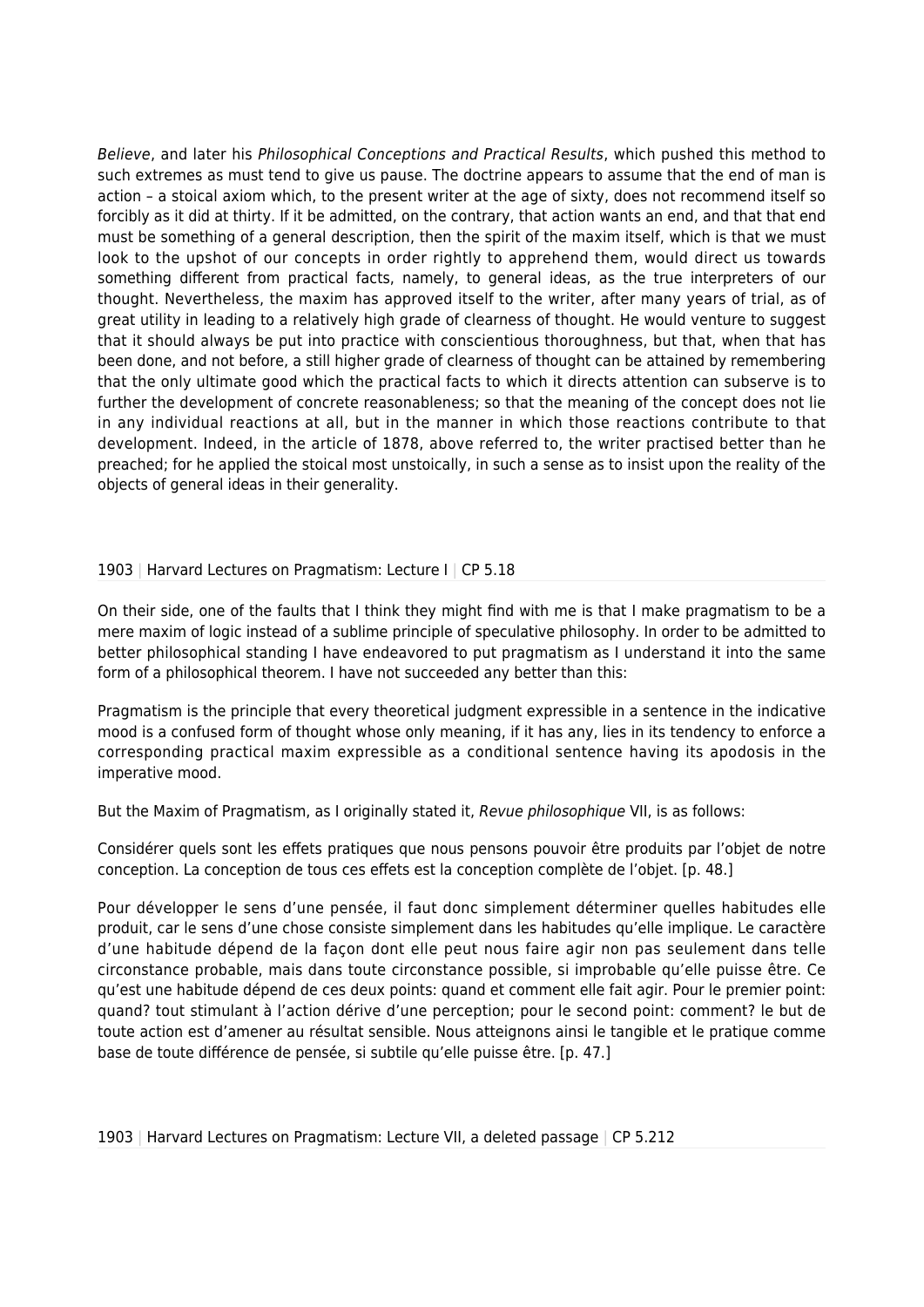Pragmatism will be more essentially significant for him than for any other logician, for the reason that it is in action that logical energy returns to the uncontrolled and uncriticizable parts of the mind. His maxim will be this:

The elements of every concept enter into logical thought at the gate of perception and make their exit at the gate of purposive action; and whatever cannot show its passports at both those two gates is to be arrested as unauthorized by reason.

### 1903 | Harvard Lectures on Pragmatism: Lecture VII, a deleted passage | CP 5.196

If you carefully consider the question of pragmatism you will see that it is nothing else than the question of the logic of abduction. That is, pragmatism proposes a certain maxim which, if sound, must render needless any further rule as to the admissibility of hypotheses to rank as hypotheses, that is to say, as explanations of phenomena held as hopeful suggestions; and, furthermore, this is all that the maxim of pragmatism really pretends to do, at least so far as it is confined to logic, and is not understood as a proposition in psychology. For the maxim of pragmatism is that a conception can have no logical effect or import differing from that of a second conception except so far as, taken in connection with other conceptions and intentions, it might conceivably modify our practical conduct differently from that second conception.

## 1903 | Harvard Lectures on Pragmatism: Lecture II | EP 2:145; MS [R] 305:1

Pragmatism [was considered] as the maxim that the entire meaning and significance of any conception lies in its conceivable practical bearings, – not certainly altogether in consequences that would influence our conduct so far as we can foresee our future circumstances but which in *conceivable* circumstances would go to determine how we should deliberately act, and how we should act in a practical way and not merely how we should act as affirming or denying the conception to be cleared up.

## 1904 | A Brief Intellectual Autobiography by Charles Sanders Peirce | Peirce, 1983, pp. 66-67; MS [R] L107:7-8

...the principle he called *pragmatism*, that is, that every concept (in contrast to qualities of feeling, images, experiences, etc.) is definable in terms of a possible purpose of conduct under hypothetical general conditions, and that from this can be deduced the best rule for rendering ideas clear, namely, "Consider what effects that might conceivably have practical bearings we conceive the object of our conception to have: then, our concept of those effects is the whole concept in question." But since P not only admits the difference between a commensurable and an incommensurable length, but has specially insisted upon abnumerable (abzählbar) multitudes […] it is evident that he understands "conceivably practical bearings" in a peculiarly wide sense.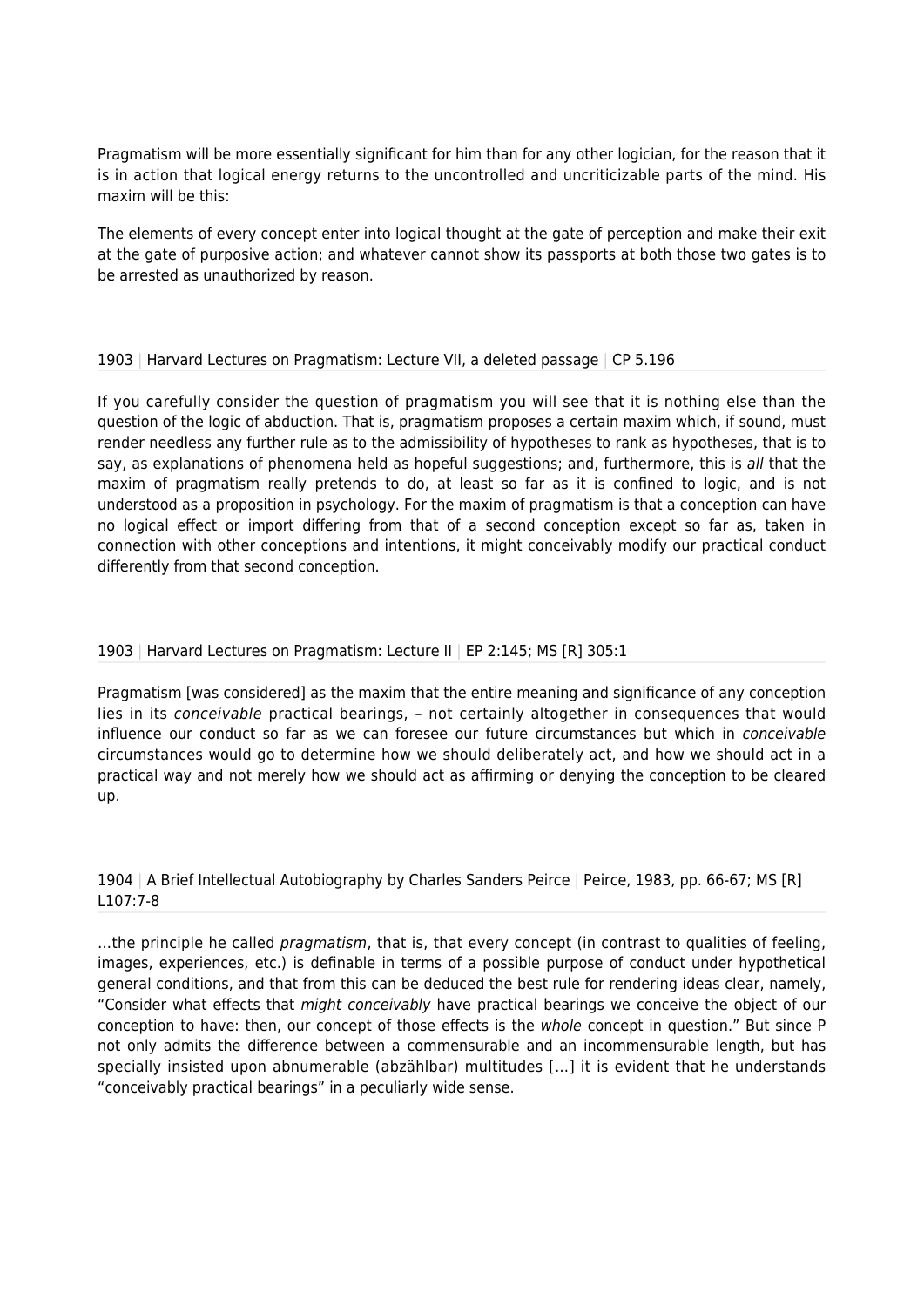This quote has been taken from Kenneth Laine Ketner's 1983 reconstruction of Peirce's 'Autobiography'

1904 [c.] | Draft of Nichols Review [C] | CP 8.191

The word pragmatism was invented to express a certain maxim of logic, which, as was shown at its first enouncement, involves a whole system of philosophy. The maxim is intended to furnish a method for the analysis of concepts. A concept is something having the mode of being of a general type which is, or may be made, the rational part of the purport of a word. A more precise or fuller definition cannot here be attempted. The method prescribed in the maxim is to trace out in the imagination the conceivable practical consequences, – that is, the consequences for deliberate, self-controlled conduct, – of the affirmation or denial of the concept; and the assertion of the maxim is that herein lies the whole of the purport of the word, the entire concept. The sedulous exclusion from this statement of all reference to sensation is specially to be remarked. Such a distinction as that between red and blue is held to form no part of the concept. This maxim is put forth neither as a handy tool to serve so far as it may be found serviceable, nor as a self-evident truth, but as a far-reaching theorem solidly grounded upon an elaborate study of the nature of signs.

#### 1905 | Issues of Pragmaticism | CP 5.438

Pragmaticism was originally enounced in the form of a maxim, as follows: Consider what effects that might conceivably have practical bearings you conceive the objects of your conception to have. Then, your conception of those effects is the whole of your conception of the object.

I will restate this in other words, since ofttimes one can thus eliminate some unsuspected source of perplexity to the reader. This time it shall be in the indicative mood, as follows: The entire intellectual purport of any symbol consists in the total of all general modes of rational conduct which, conditionally upon all the possible different circumstances and desires, would ensue upon the acceptance of the symbol.

#### 1905 | Issues of Pragmaticism | CP 5.441

According to the maxim of Pragmaticism, to say that determination affects our occult nature is to say that it is capable of affecting deliberate conduct; and since we are conscious of what we do deliberately, we are conscious habitualiter of whatever hides in the depths of our nature; and it is presumable (and only presumable, although curious instances are on record), that a sufficiently energetic effort of attention would bring it out.

#### 1905 | Issues of Pragmaticism | CP 5.402n3

[It appears, then, that the rule for attaining the third grade of clearness of apprehension is as follows: Consider what effects, that might conceivably have practical bearings, we conceive the object of our conception to have. Then, our conception of these effects is the whole of our conception of the object.] Note that in these three lines one finds, "conceivably," "conceive," "conception," "conception,"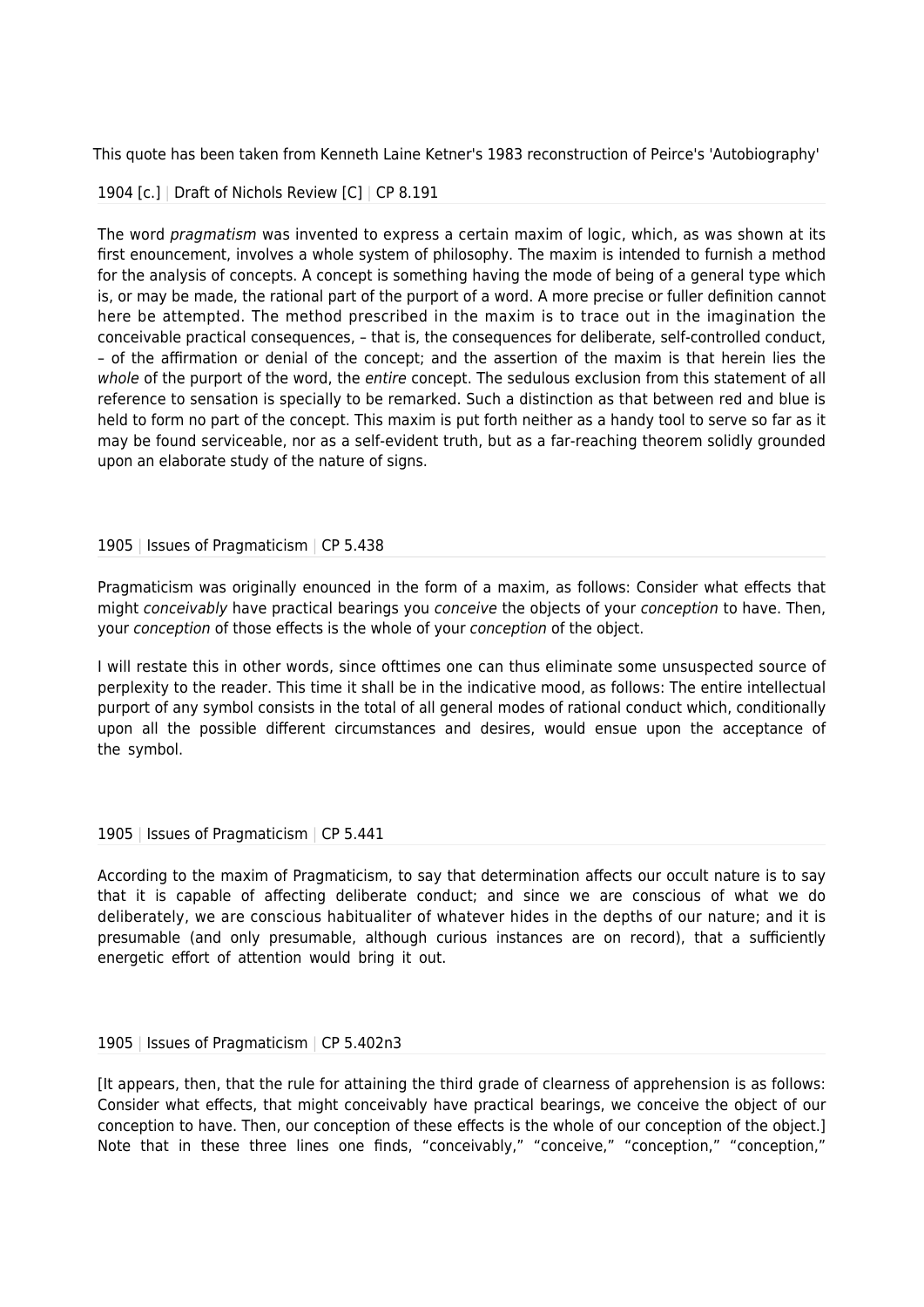"conception." Now I find there are many people who detect the authorship of my unsigned screeds; and I doubt not that one of the marks of my style by which they do so is my inordinate reluctance to repeat a word. This employment five times over of derivates of concipere must then have had a purpose. In point of fact it had two. One was to show that I was speaking of meaning in no other sense than that of intellectual purport. The other was to avoid all danger of being understood as attempting to explain a concept by percepts, images, schemata, or by anything but concepts. I did not, therefore, mean to say that acts, which are more strictly singular than anything, could constitute the purport, or adequate proper interpretation, of any symbol. I compared action to the finale of the symphony of thought, belief being a demi-cadence. Nobody conceives that the few bars at the end of a musical movement are the *purpose* of the movement. They may be called its upshot. But the figure obviously would not bear detailed application. I only mention it to show that the suspicion I myself expressed (Baldwin's Dictionary Article, Pragmatism) after a too hasty rereading of the forgotten magazine paper, that it expressed a stoic, that is, a nominalistic, materialistic, and utterly philistine state of thought, was quite mistaken.

No doubt, Pragmaticism makes thought ultimately apply to action exclusively - to *conceived* action. But between admitting that and either saying that it makes thought, in the sense of the purport of symbols, to consist in acts, or saying that the true ultimate purpose of thinking is action, there is much the same difference as there is between saying that the artist-painter's living art is applied to dabbing paint upon canvas, and saying that that art-life consists in dabbing paint, or that its ultimate aim is dabbing paint. Pragmaticism makes thinking to consist in the living inferential metaboly of symbols whose purport lies in conditional general resolutions to act. As for the ultimate purpose of thought, which must be the purpose of everything, it is beyond human comprehension; but according to the stage of approach which my thought has made to it – with aid from many persons, among whom I may mention Royce (in his World and Individual), Schiller (in his Riddles of the Sphinx) as well, by the way, as the famous poet [Friedrich Schiller] (in his Aesthetische Briefe), Henry James the elder (in his Substance and Shadow and in his conversations), together with Swedenborg himself – it is by the indefinite replication of self-control upon self-control that the vir is begotten, and by action, through thought, he grows an esthetic ideal, not for the behoof of his own poor noddle merely, but as the share which God permits him to have in the work of creation.

This ideal, by modifying the rules of self-control modifies action, and so experience too – both the man's own and that of others, and this centrifugal movement thus rebounds in a new centripetal movement, and so on; and the whole is a bit of what has been going on, we may presume, for a time in comparison with which the sum of the geological ages is as the surface of an electron in comparison with that of a planet.

## 1907 | Pragmatism | MS [R] 318:12-16; CP 5.467-8

…the total meaning of the predication of an intellectual concept is contained in an affirmation that, under all conceivable circumstances of a given kind, (or under this or that more or less indefinite part of the cases of their fulfillment, should the predication be modal,) the subject of the predication would behave in a certain general way, – that is, it would be true under given experiential circumstances (or under a more or less definitely stated proportion of them, taken as they would occur, that is in the same order of succession, in experience).

A most pregnant principle, quite undeniably, will this "kernel of pragmatism" prove to be, that the whole meaning of an intellectual predicate is that certain kinds of events would happen, once in so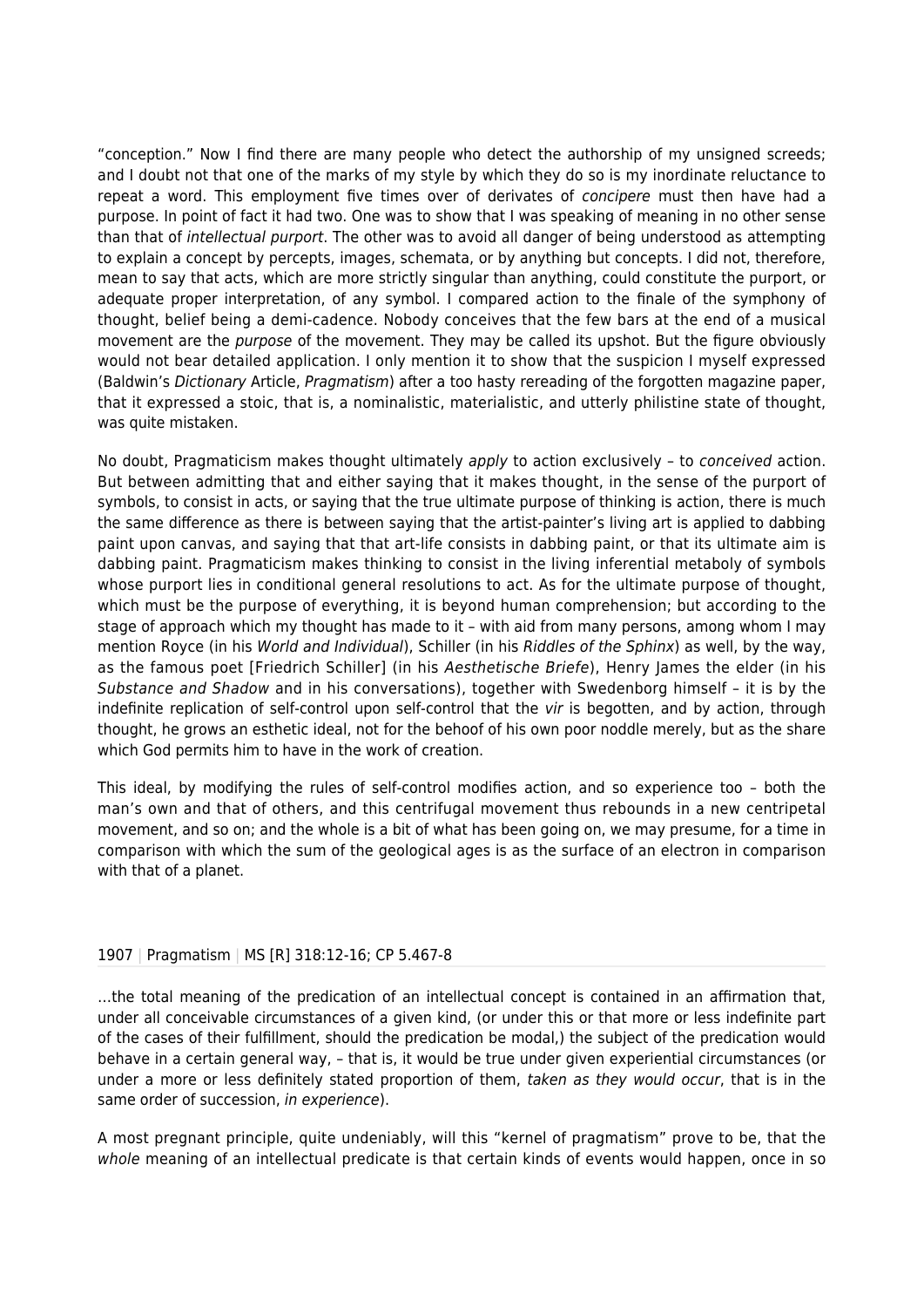often, in the course of experience, under certain kinds of existential conditions, – provided it can be proved to be true.

#### 1907 | Pragmatism | EP 2:402; MS [R] 318:12

…that the total meaning of the predication of an intellectual concept consists in affirming that, under all conceivable circumstances of a given kind, the subject of the predication would (or would not) behave in a certain way, – that is, that it either would, or would not, be true that under given experiential circumstances (or under a given proportion of them, taken as they would occur in experience) certain facts would exist, - that proposition I take to be the kernel of pragmatism. More simply stated, the whole meaning of an intellectual predicate is that certain kinds of events would happen, once in so often in the course of experience, under certain kinds of existential circumstances.

At least a part of this passage appears to have been discarded by Peirce

1907 | Pragmatism | MS [R] 318:22

Consider what effects that might conceivably have practical bearings you conceive the object of your conception to have: then the general mental habit that consists in the production of these effects is the whole meaning of your concept.

## 1907 [c.] | Prag [R] | MS [R] 322:11-12

Consider what effects that might conceivably have practical bearings, – especially in modifying habits or as implying capacities, – you conceive the object of your conception to have. Then your (interpretational) conception of those effects is the whole (meaning of) your conception of the object.

According to Peirce, the words between the dashes and in the parentheses are additions meant to clarify the original maxim.

#### 1907 [c.] | (Prag) [R] | CP 5.8-9

But pragmatism does not undertake to say in what the meanings of all signs consist, but merely to lay down a method of determining the meanings of intellectual concepts, that is, of those upon which reasonings may turn.

[- 1 Such reasonings and all reasonings turn upon the idea that if one exerts certain kinds of volition, one will undergo in return certain compulsory perceptions. Hence is justified the maxim, belief in which constitutes pragmatism; namely,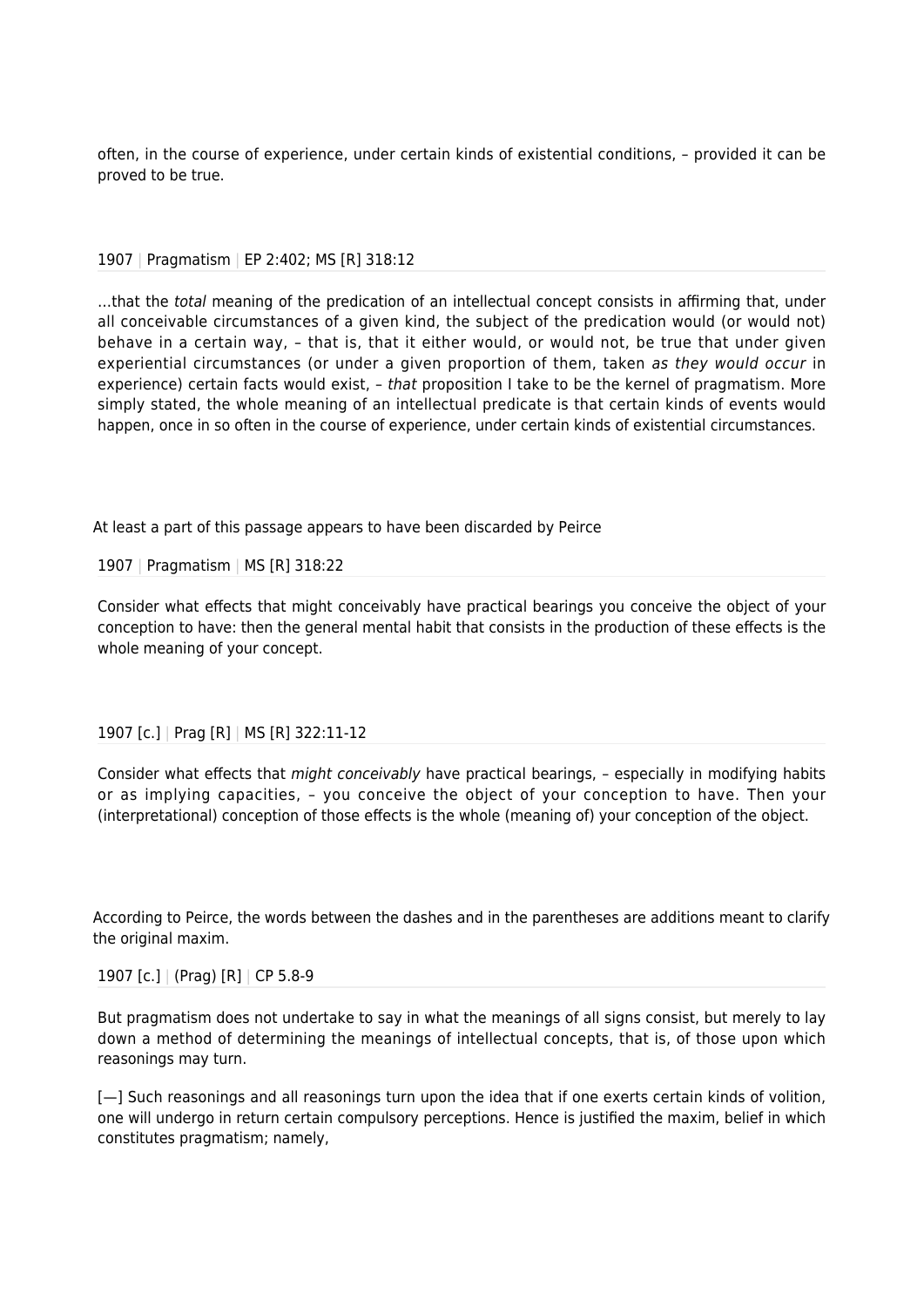In order to ascertain the meaning of an intellectual conception one should consider what practical consequences might conceivably result by necessity from the truth of that conception; and the sum of these consequences will constitute the entire meaning of the conception.

## 1908 | A Neglected Argument for the Reality of God (O) | CP 6.481-482

Since I have employed the word Pragmaticism, and shall have occasion to use it once more, it may perhaps be well to explain it. About forty years ago, my studies of Berkeley, Kant, and others led me, after convincing myself that all thinking is performed in Signs, and that meditation takes the form of a dialogue, so that it is proper to speak of the "meaning" of a concept, to conclude that to acquire full mastery of that meaning it is requisite, in the first place, to learn to recognize the concept under every disguise, through extensive familiarity with instances of it. But this, after all, does not imply any true understanding of it; so that it is further requisite that we should make an abstract logical analysis of it into its ultimate elements, or as complete an analysis as we can compass. But, even so, we may still be without any living comprehension of it; and the only way to complete our knowledge of its nature is to discover and recognize just what general habits of conduct a belief in the truth of the concept (of any conceivable subject, and under any conceivable circumstances) would reasonably develop; that is to say, what habits would ultimately result from a sufficient consideration of such truth. It is necessary to understand the word "conduct," here, in the broadest sense. If, for example, the predication of a given concept were to lead to our admitting that a given form of reasoning concerning the subject of which it was affirmed was valid, when it would not otherwise be valid, the recognition of that effect in our reasoning would decidedly be a habit of conduct.

In 1871, in a Metaphysical Club in Cambridge, Massachusetts, I used to preach this principle as a sort of logical gospel, representing the unformulated method followed by Berkeley, and in conversation about it I called it "Pragmatism." In December [November] 1877 and January 1878 I set forth the doctrine in the Popular Science Monthly; and the two parts of my essay were printed in French in the Revue Philosophique, volumes vi and vii. Of course, the doctrine attracted no particular attention, for, as I had remarked in my opening sentence, very few people care for logic. But in 1897 Professor James remodelled the matter, and transmogrified it into a doctrine of philosophy, some parts of which I highly approved, while other and more prominent parts I regarded, and still regard, as opposed to sound logic. About the time Professor Papini discovered, to the delight of the Pragmatist school, that this doctrine was incapable of definition, which would certainly seem to distinguish it from every other doctrine in whatever branch of science, I was coming to the conclusion that my poor little maxim should be called by another name; and accordingly, in April, 1905 I renamed it *Pragmaticism*.

#### 1910 [c.] Additament to the Article A Neglected Argument for the Reality of God | CP 6.490

According to that logical doctrine which the present writer first formulated in 1873 and named Pragmatism, the true meaning of any product of the intellect lies in whatever unitary determination it would impart to practical conduct under any and every conceivable circumstance, supposing such conduct to be guided by reflexion carried to an ultimate limit. It appears to have been virtually the philosophy of Socrates. But although it is "an old way of thinking," in the sense that it was practiced by Spinoza, Berkeley, and Kant, I am not aware of its having been definitely formulated, whether as a maxim of logical analysis or otherwise, by anybody before my publication of it in 1878. [—] It did not,